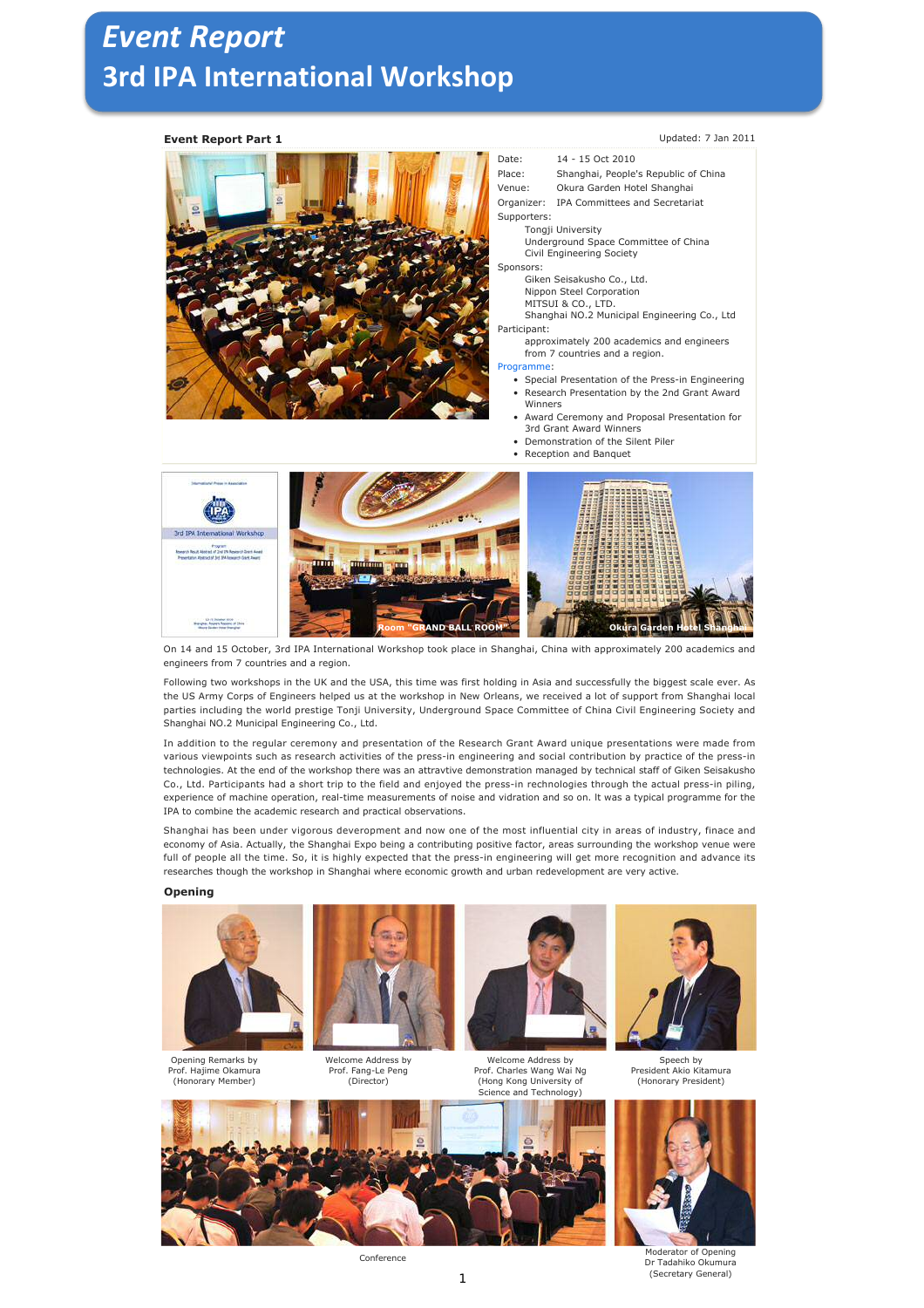**Special Presentation Part 1**



Prof. Malcolm Bolton (Chairman) Opportunities for research and application



for Press-in Technology in China

Prof. Fang-Le Peng (Director) Current Status and Future Prospects



Dr Yoshiaki Kikuchi (Port and Airport Research Institute) Mechanism of Inner Friction of an Open Ended Pile

**» Research Presentation by the 2nd Grant Award Winners**



**Special Presentation Part 2**



Mr Takeshi Katayama (Nippon Steel Corporation) Present and Future of Steel Sheet Pile Method in China





Mr Yukihiro Ishihara (Giken Seisakusho Co., Ltd.) Proposal and assessment of estimation method of PPT data



Mr Zheming Li (University of Cambridge) The influence of cyclic loads and earthquakes on pile groups



Dr Wei-Dong Wang (East China Architectural Design & Research Institute) Engineering Characteristics and Progress for Building Foundation in Shanghai





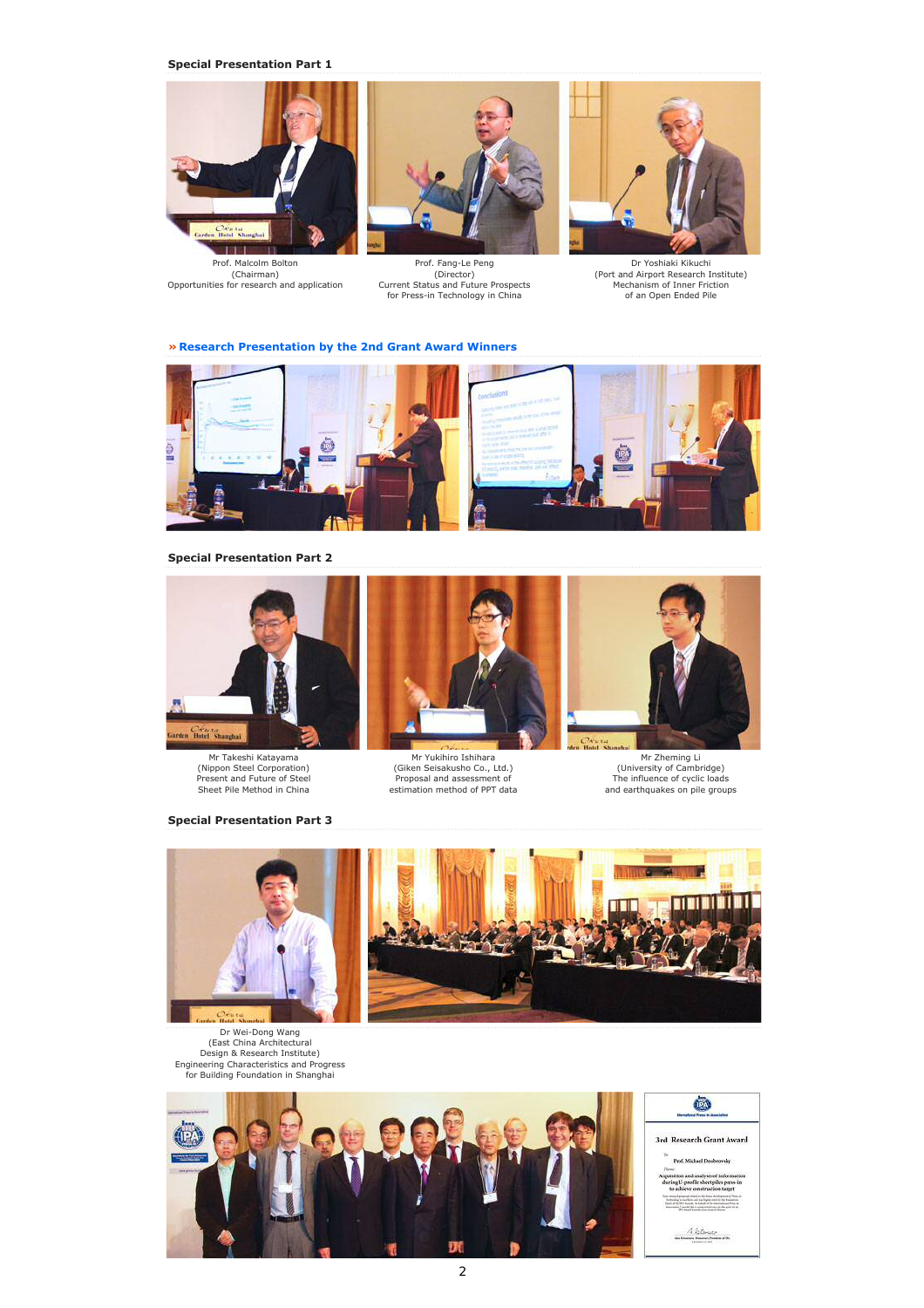### **Event Report Part 2** Updated: 7 Jan 2011

Date: 15 Oct 2010 Place: The Lingang newtown of Pudong district, Shanghai Venue: Line 11, Shanghai Metro ( TD In the 9 sector on new railway construction site. 第3次IPA国际研讨会静压植桩机现场演示会 Organizer: IPA Committees and Secretariat Supporters: Giken Seisakusho Co., Ltd. Nippon Steel Corporation 年10月15日 | 開始五 **PARFSSORESS** MITSUI & CO., LTD. 住: 同語大学<br>中国土木工程学会地下! Shanghai NO.2 Municipal Engineering Co., Ltd Programme: :<br>株式会社 技術開作  $60-10$ Demonstration of the Silent Piler **KRAMBATOR** Lectures and Discussion of the Press-in Engineering 上海市第二市政工程有限公 Press-in Management System, Measurement of Noise and Vibration

**Field Trip to Demonstration of Press-in machine in the Lingang newtown of Pudong district, 15 Oct 2010**

Demonstration of the Press-in technologies was organised at Lingang New Town in Pudong District where was about 75 km away from the main venue. It was the first time to set up the demonstration site only for the workshop. When travelling by car for 90 minutes, technical summary of the Press-in Method and the demonstration programme were explained to participants in advance. The site was located in the huge undeveloped area by the sea. There ware few buildings and houses yet and the place looked ready the forth-coming new railway construction work.



A standard sequence of the Press-in Method was demonstrated including press-in, extraction and self-moving. Participants could see it from a pavilion in a relaxed manner. Taking an advantage of the demonstration site, many people came closer to the working press-in machine and observed its movements from whatever angles and distances they wanted. Moreover, some of them had a chance to operate the machine by themselves with the radio controller under the guidance of the authorised Pressin Instructors. Participants enjoyed the demonstration and seemed to be impressed by high performance of the press-in technologies with safety, speed, drivability, reliability and quietness.



Press-in Quality Control System Noise meter and Vibrometer